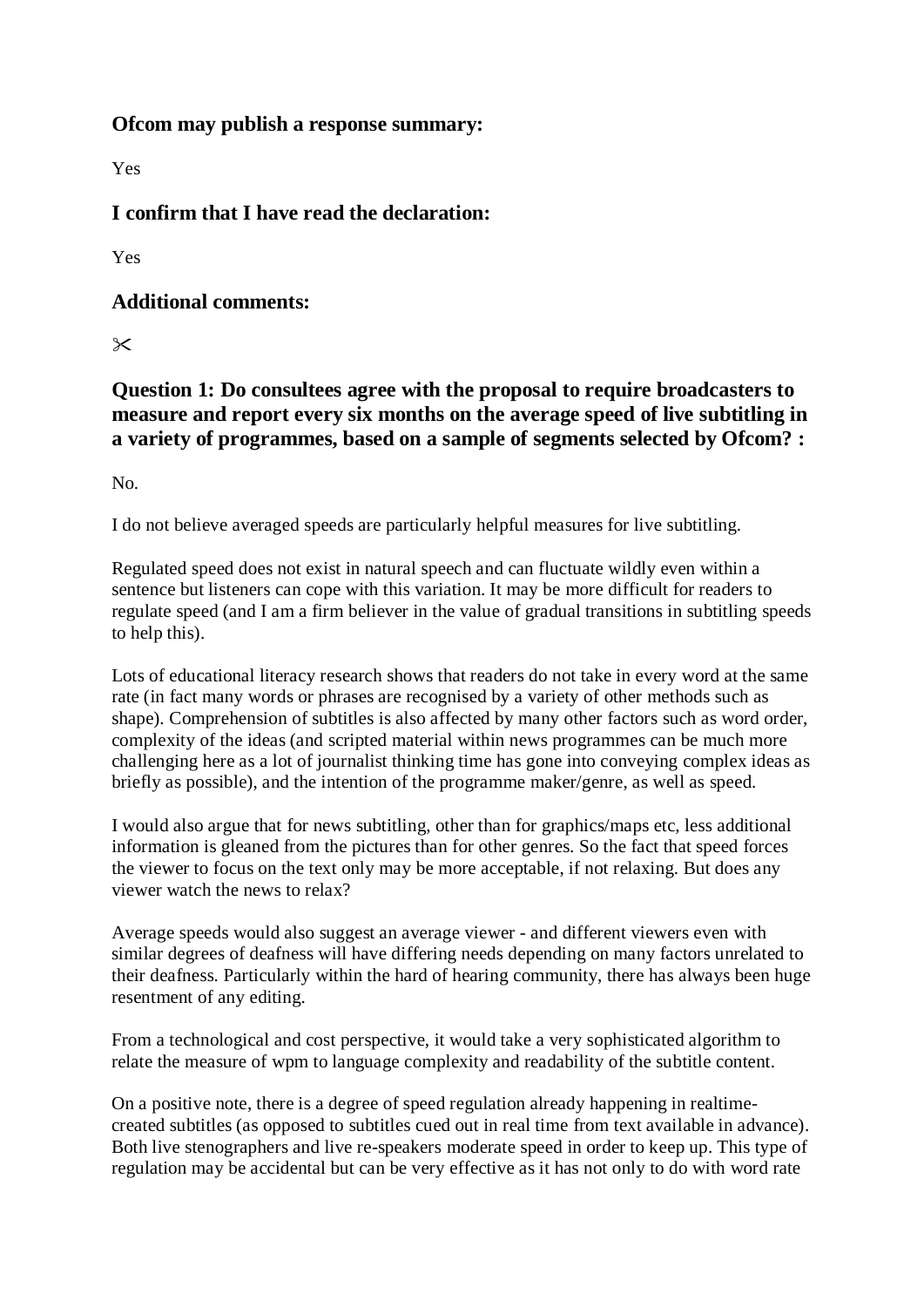but also the complexity of the material for the person relaying the information and so perhaps more accurately reflects viewers' needs than deliberate attempts to edit where speed regulation may dominate over sense and certainly over latency (thinking takes time). Discovering which re-speakers/stenographers achieve this best is the holy grail of all live subtitling suppliers; but publishing this information could create all sorts of commercial sensitivity difficulties.

I strongly believe that if a requirement to moderate speed were introduced, it would adversely affect the latency as further 'thinking time' would be required. It could also adversely affect accuracy as thinking about speed would need to be constantly 'switched on' rather than naturally occurring during peaks of particularly complex material.

However, requiring a more even speed (and therefore some editing) in VoD versions of live programming does have merit - if costs can be contained - along with error correction, of course. However, if subtitles could be properly synched in VoD versions, this may actually mean that the requirement for editing/speed smoothing disappears as synched subtitles are so much easier to follow.

## **Question 2: Do consultees consider that broadcasters should be asked to report separately on different types of live programming? If so, do they agree with the suggestions in paragraph 6.19, or would they suggest different categorisations, and if so, why?:**

Yes - different types of live programming must be taken into account. No - only the broad categories suggested.

Account must be taken of the where each programme sits within a broadcaster's portfolio and schedule. For example, it would be unfair to compare a single hour-long news programme, punctuated with ad breaks, with a news programme with no ad breaks that splits into 18+ regional opts all requiring separate but simultaneous coverage. They are not the same beast.

And the broadcaster's total volume of live subtitling in each category needs to be taken into account (in volume terms rather than percentage terms). Live subtitling is still an area where resourcing is an issue - ie producing 300 hours of live news subtitling a week is very different from producing 30. This should not be used as an excuse, but it should inform the figures.

Similarly if a broadcaster is supplying additional live subtitling (eg multi screens), this is serving the audience very well and should be given some additional credit ('added value' if you must), even if outside Ofcom regulation.

However, I do not believe the fact that a single supplier may be providing coverage for several different broadcasters at the same time should be taken into account (this should be allowed for in their work plan to produce the best result for each broadcaster).

**Question 3: Do consultees consider that the guidance on subtitling speeds should be reviewed? Do consultees agree that, for the time being, it would not be appropriate to set a maximum target for the speed of live subtitling? If not, please explain why.:**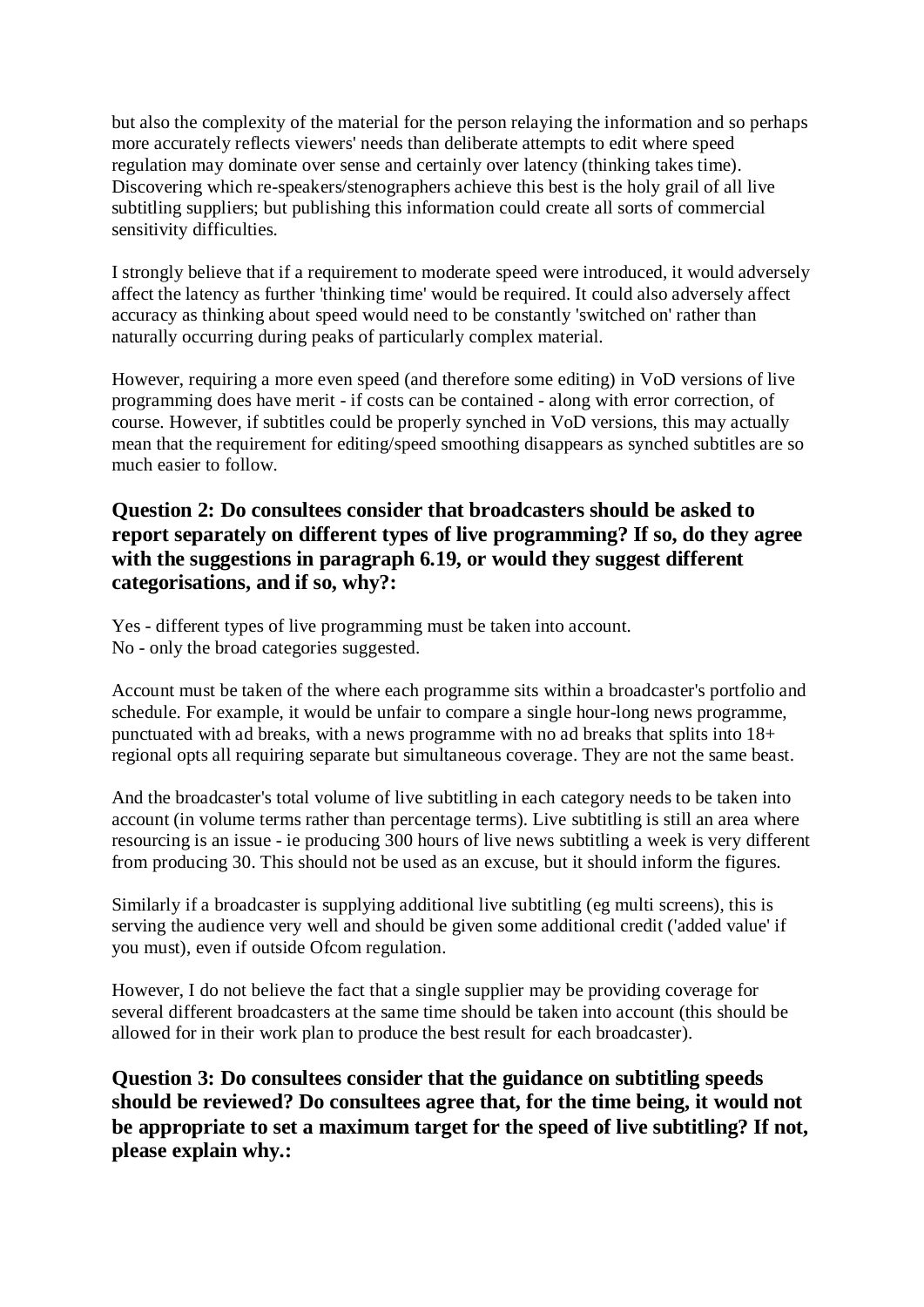#### No. Yes.

I do not believe that a review of speeds would be helpful at this point without a clear idea of how any speed regulation could actually be implemented by broadcasters/suppliers without adversely affecting latency and accuracy.

The differing needs and wants of the very diverse live subtitling audience also need to be taken into account (even excluding those without a hearing impairment - whose views should be taken into account as quite a lot of people watch in mixed groups, and hearing groups really cannot help but comment "They missed a bit out there" or "That's not what he said!" These comments are much more likely to occur on live subtitled programmes than prerecorded).

## **Question 4: Do consultees agree that it would not be appropriate at this stage to set a maximum target for latency? If not, please explain why.:**

Yes, this is not the right time to measure latency in terms of publishing results. In terms of gathering data, it could be useful - but with many caveats.

As stated by Ofcom, there are many points within the transmission chain that can affect latency and it could be extremely difficult to pinpoint the latency in each area. However, measuring gross latency (as a data collection exercise - not for publication) could be useful to get a feel for which transmission chains seem to result in least latency, particularly where the same supplier is subtitling similar material for different broadcasters. But, again, this data would need to be placed into the bigger picture of the broadcaster's wider responsibilities. If neither subtitling supplier nor broadcaster can improve latency easily (cost effectively) then there seems little point.

Latency must also take into account the nature of the programme genre - whether it is a sitforward factual/news programme or an entertainment programme. With the former, conveying the facts accurately is key, latency secondary. To get the most out of live subtitling viewers may have to almost forego having any time for pictures, disconnect from the audio (even if you have some residual hearing) and just focus on the subtitling. Some research carried out in the early 1990s by the BBC (I think it was ONS but only for internal use) actually showed that live subtitling viewers had better recall of information in news items than those listening and watching, even though it was very tiring.

However, there are many factors that make me question whether this is useful other than as an interesting measure. And it is likely to be difficult for the broadcasters to measure in any meaningful detail. Please see Q 7.

## **Question 5: Do consultees agree with the proposal to require broadcasters to measure and report every six months on error rates, on the basis of excerpts selected by Ofcom from a range of programmes?:**

I would argue that time spent measuring error rates could be better spent in trying to produce corrected VoD versions cheaply, efficiently, and quickly.

I believe most suppliers are very conscious of errors and are actively and diligently trying to improve quality. Speech recognition software is improving - although those engines that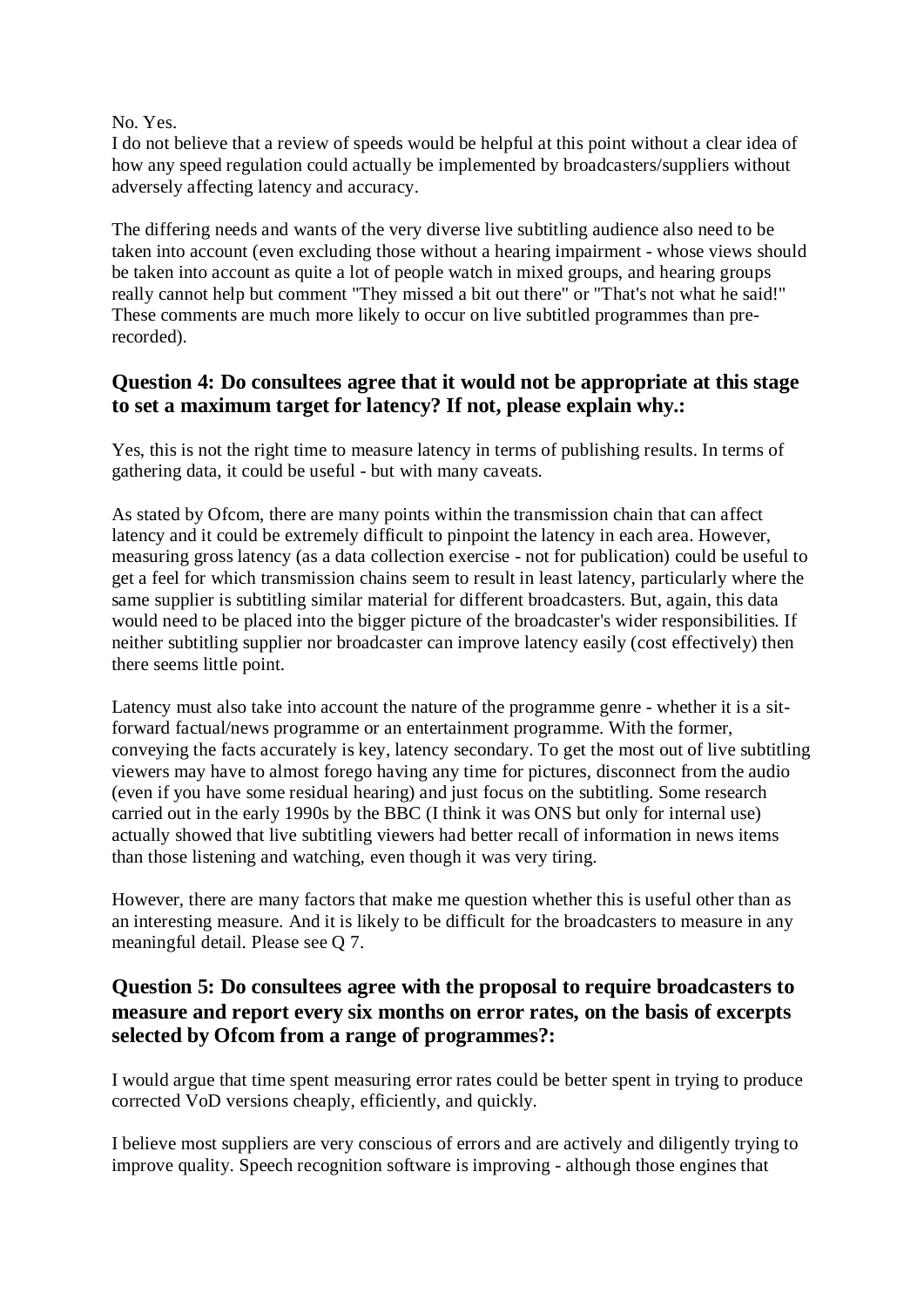improve accuracy often still need to buffer quite a lot before they can release accurate text which, of course, adds to latency and there is still very little choice in speech recognition software (especially at an affordable rate).

Whether published error rates would help or hinder suppliers seeking to improve accuracy, I really don't know. Yes, looking at ensuring that 'a minute's silence for...' comes out accurately next time would be useful (although the chances of it coming out as 'a minute's violence' again are minute). These sorts of errors will always ring alarms with suppliers - high impact and the phrase is likely to occur again in reporting many solemn events. But the chances of 'pigs nibbling wellies' occurring again is tiny. And we all had a laugh.

And the grass roots subtitling audience is already active here. The 'hashtag subtitle fail' site may be every supplier's nightmare but it does highlight problems - with the advantage of appearing as real viewers actually notice them. Admittedly many comments come from people who are not deaf and hard of hearing and their motives might not be what broadcasters, suppliers or Ofcom have in mind, but...

Most broadcasters require suppliers to show how they are monitoring and improving accuracy. Is it possible that formalising and standardising this through Ofcom may actually discourage broadcasters from properly determining the sort of accuracy they require from their suppliers for themselves?

Also error rates needs to viewed in the context of other areas for improvement in live subtitling (not just the type of error but also the impact on latency and potentially speed - eg judging whether an omission is an error or a speed-regulating choice is very difficult). So if accuracy measures are introduced by Ofcom then, in my opinion, speed regulation measures should take a back seat for now.

# **Question 6: Do consultees have any views on the advantages and disadvantages of scrolling versus block subtitles for live-subtitled programmes? Taking account of both the advantages and disadvantages, which approach would consultees prefer, and why?:**

Scrolling subtitles are of course more difficult to read than block subtitles, but they do result in each word reaching the screen faster than block presentations. The latency argument is (rightly) one of the biggest issues for viewers of live subtitling, so surely this advantage of scrolling must be taken into account?

However scrolling subtitles moving about the screen (to avoid action/graphics) are a problem. Mixed presentations have been tried before (used throughout the 1990s at the BBC) but again run into latency problems - scrolling subtitles used for truly live sections will always be behind the audio. If followed by a section of pre-scripted blocks, then either the first few block subtitles will have to be very fast to catch up, or will all be behind. Or the end of the live section will have to be dropped - often difficult to judge and may result in losing important 'summing up' information. The consistent speed and display of scrolling does have merits here.

Exploring methods of smoothing the display of scrolling subtitles also has a place here (this argument does not appear to rage so much in the US where the display has always been smoother and scrolling subtitles became the 'norm' much earlier).